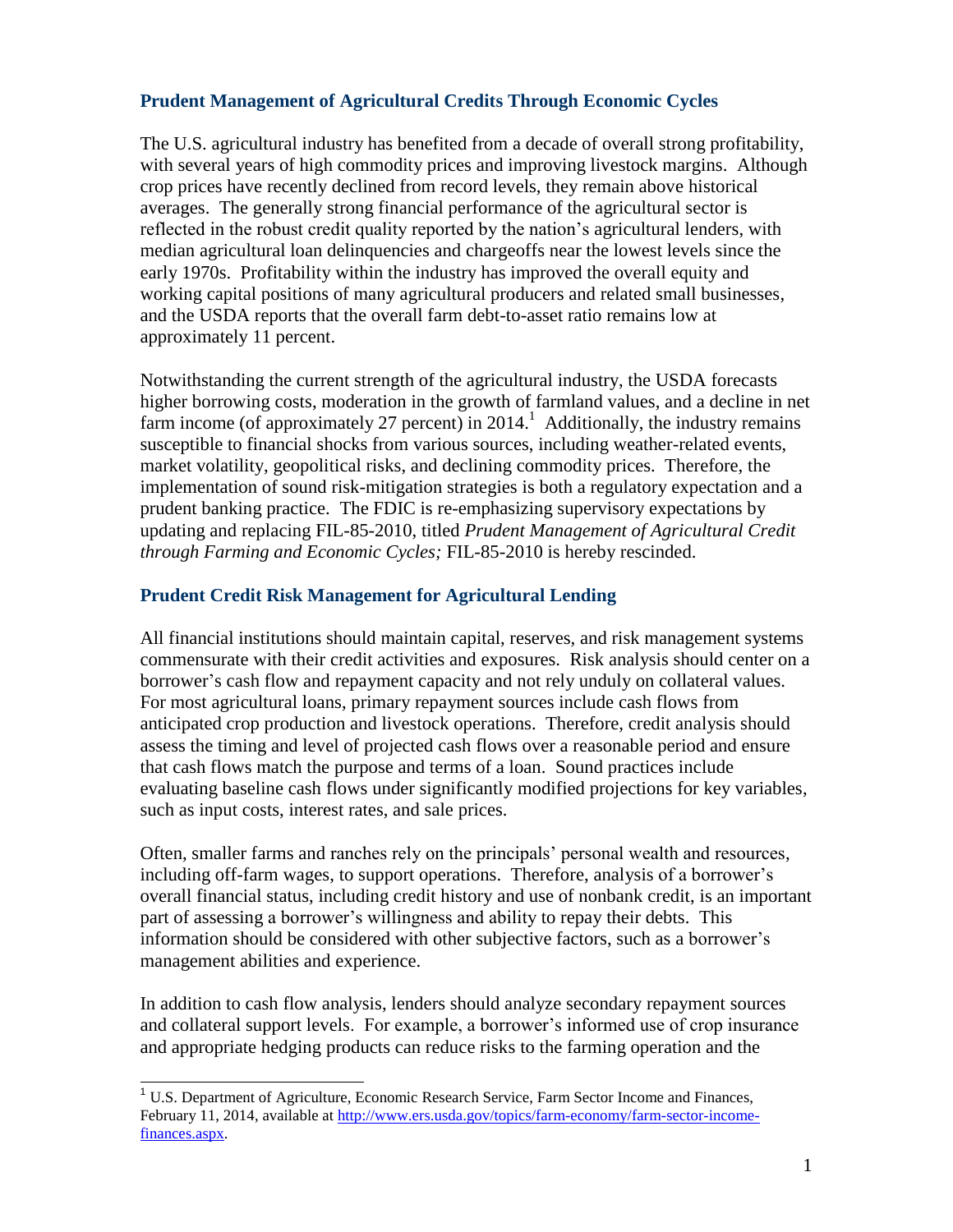lending institution. Properly administered credit enhancements, such as Farm Service Agency guarantees, can also reduce credit-loss exposures. Although risk mitigation products and programs can be beneficial, lenders should focus the credit analysis on a borrower's financial strength and repayment ability. Such analysis should be sensitive to evidence of speculation in agricultural land prices and commodities that may influence the market. Management should document all lien perfections; conduct timely, independent collateral inspections; and develop a process for monitoring collateral values to manage risk over the life of a loan.

Concentrations of credit to individual borrowers or segments of the agricultural industry should be identified and carefully managed. The FDIC expects institutions to effectively manage credit concentrations and comply with statutory lending limits; however, this does not mean lenders should automatically refuse credit to sound borrowers because of their particular business segment or geographic location. Instead, lenders should base loan decisions on the creditworthiness of individual borrowers, an institution's risk appetite and tolerance, and the adequacy of risk management practices. These practices should include agricultural lending policies that detail the board's risk tolerances and include appropriate procedures for identifying, monitoring, and controlling concentrations.

## **Developing Appropriate Workout Strategies for Agricultural Credits**

During the agricultural crisis of the 1980s, the financial condition of many agricultural borrowers deteriorated due to depreciating land values, high interest rates, and volatile commodity prices. Despite the challenging conditions, many farm operators remained creditworthy bank customers who demonstrated a willingness and capacity to repay their debts. In situations where borrowers struggled to make scheduled payments, many financial institutions and borrowers found mutually beneficial ways to restructure credit facilities.

The FDIC believes prudent loan workouts can take many forms, including the renewal or modification of loan terms, or the restructuring of credit facilities with or without concessions. Appropriate loan restructures can help farm customers negotiate adverse business conditions and allow additional time for borrowers to stabilize operations. Credits that are restructured consistent with sound banking, supervisory, and accounting practices can mitigate the risk of loss to the bank.

From a supervisory perspective, restructured loans to farming operations with the documented ability to repay debts under reasonably modified terms will not be subject to adverse classification solely because the value of the underlying collateral has declined. Further, an institution that implements prudent loan workout arrangements after performing a comprehensive review of a borrower's financial condition will not be subject to criticism for engaging in these efforts, even if the restructured loans have weaknesses that result in adverse classification.

The following issuances convey prudent banking principles that can be readily adapted to lending relationships in the agricultural sector: